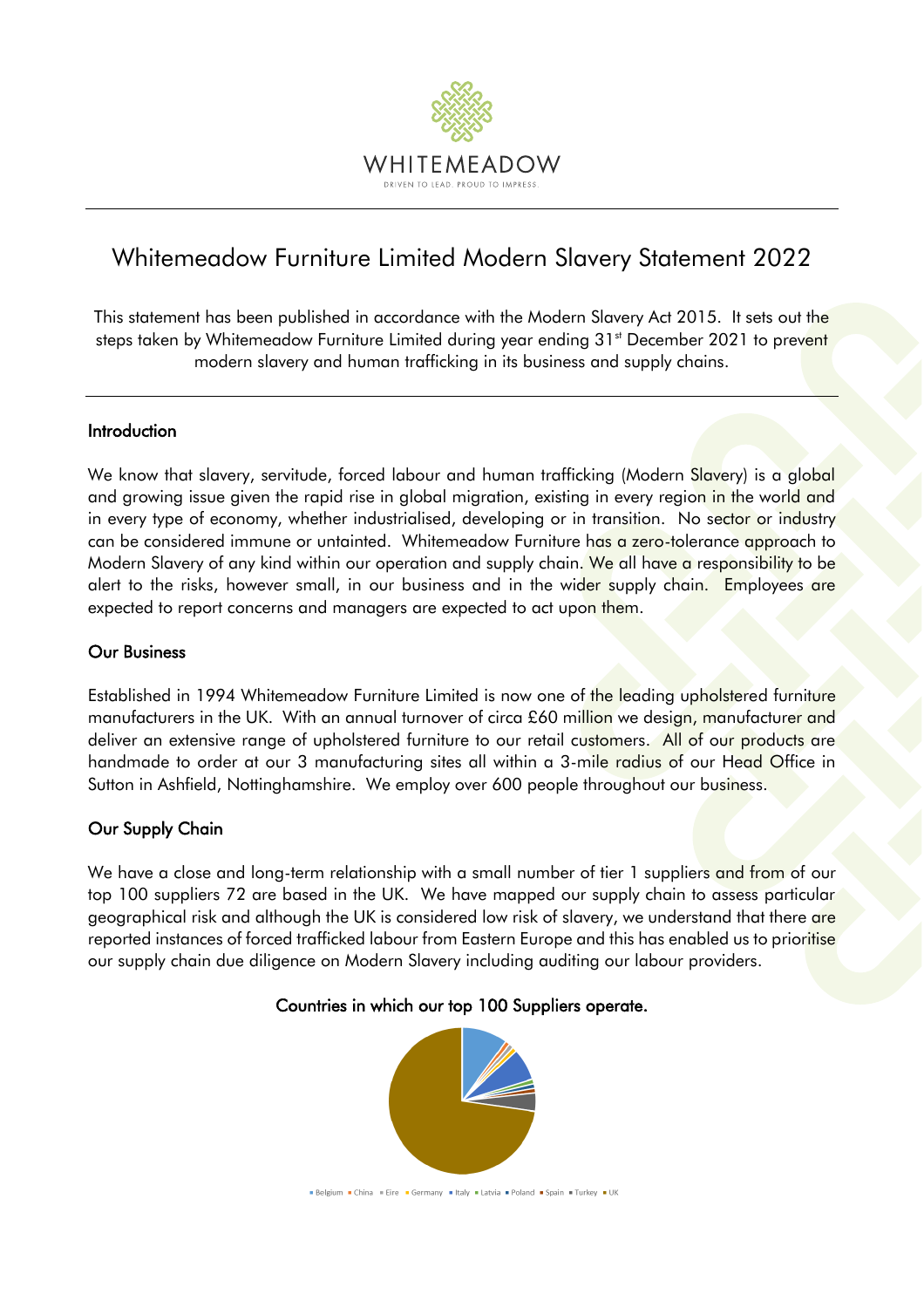None of our top 100 suppliers operated in countries at high risk of slavery accordingly to the Global Slavery Index 2020.

In addition:

We have written to our top 100 suppliers servicing all areas of our business to raise awareness of the Modern Slavery Act, which affirms our zero-tolerance approach to human rights abuse.

Recognising the extremely complex nature of Modern Slavery, we recognise the importance of collaboration with others including Stronger Together and SMETA.

# Employee Training

Key Managers and Directors have been given relevant Modern Slavery training including Tackling Modern Slavery in Global Supply Chains in conjunction with Stronger Together a leading independent organisation. In addition, we have provided all employees with Modern Slavery Awareness training and deliver an inhouse awareness programme through internal communications, our new starter induction process, and internal policies to educate our workforce on what modern slavery is, how this hidden labour exploitation occurs in businesses like ours, how to spot the signs of hidden labour exploitation and what we can all do to protect vulnerable individuals from exploitation.

### Assessment of Effectiveness

We understand that Modern Slavery risk is not static and will continue our commitment to a zerotolerance approach within our operation and supply chain. In order to assess the effectiveness of the measures taken by Whitemeadow we will be reviewing the following key performance indicators and reporting on them in future Modern Slavery Statements:

- countries in which our suppliers operate in line with the Global Slavery Index;
- staff training levels;
- supplier engagement and awareness;
- action taken to strengthen supply chain verification.

This statement is made pursuant to section 54(1) of the Modern Slavery Act 2015 and constitutes Whitemeadow Furniture's Modern Slavery statement for the financial year ending 31<sup>st</sup> December 2021. The statement is signed on behalf of the Board of Directors of Whitemeadow Furniture Limited by Ian Oscroft, Managing Director.

Signature Date 14<sup>th</sup> April 2022<br>01623 555 660 | enquiries@whitemeadow.com | www.whitemeadow.com

Whitemeadow Furniture Limited, Orchard Way, Calladine Business Park, Sutton In Ashfield, Nottinghamshire, NG17 1JU